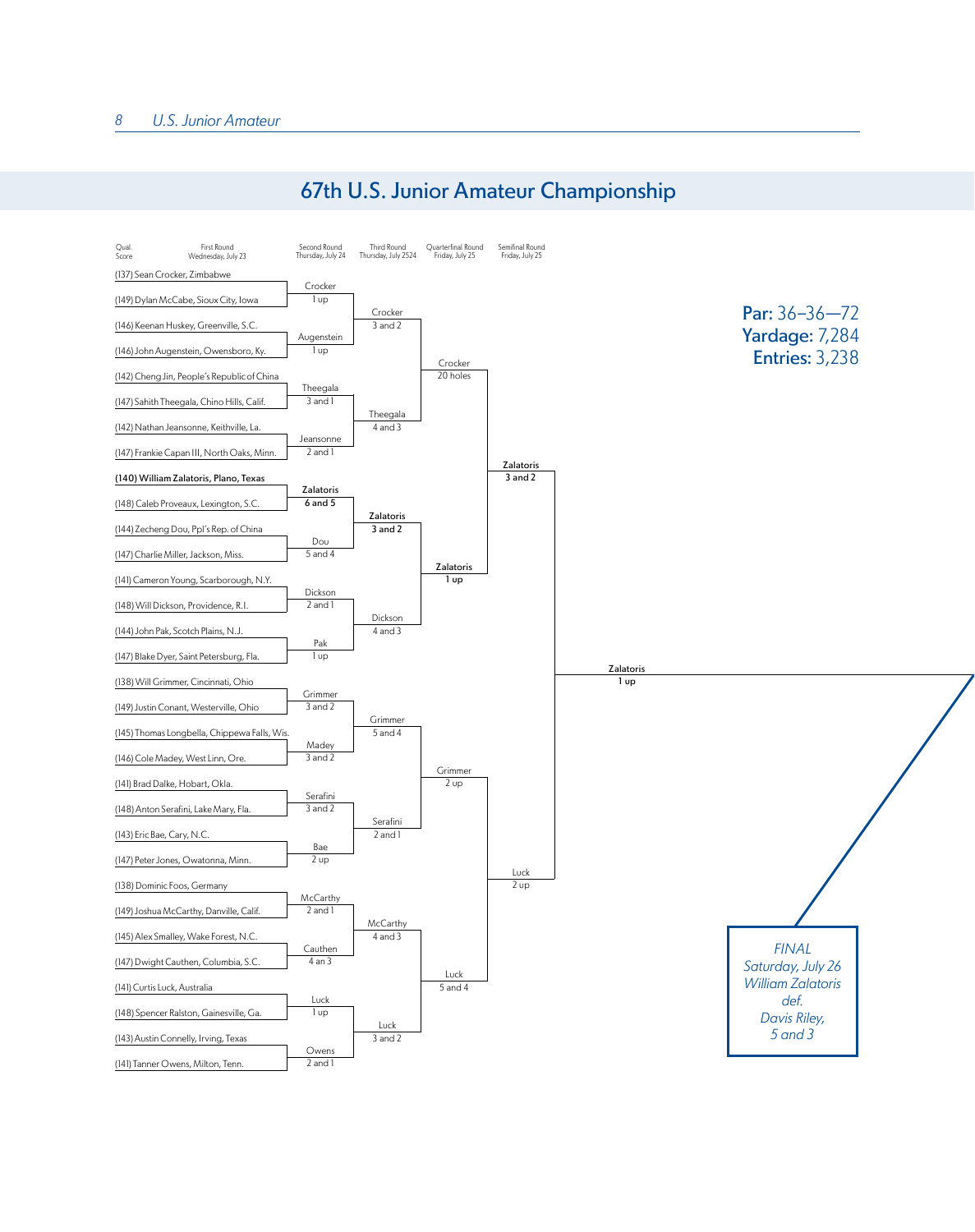

## July 21-26, 2014, The Club at Carlton Woods, The Woodlands,Texas